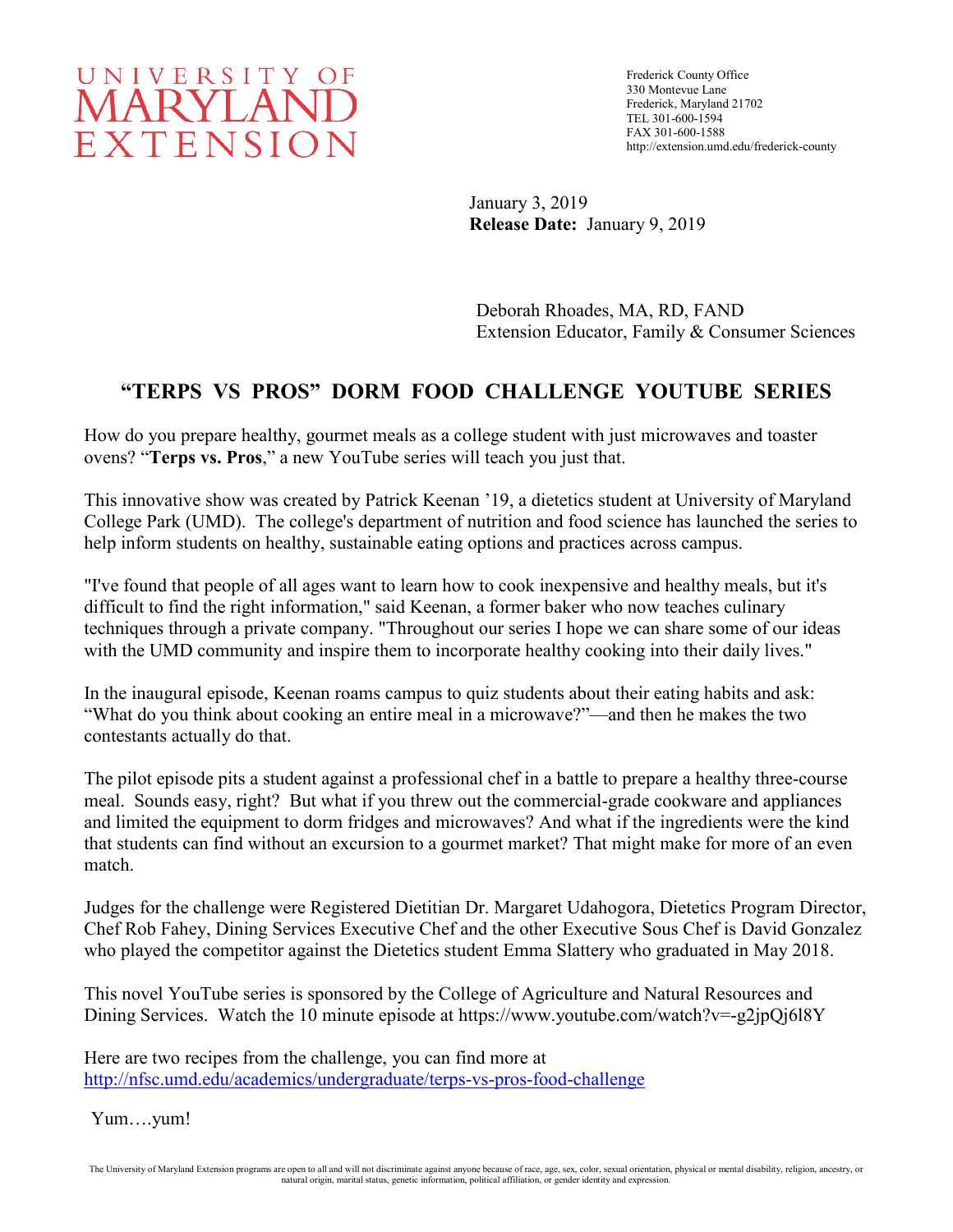#### **SOUTHWEST LOADED BAKED SWEET POTATO**

1 medium sweet potato 1/4 onion diced 1/2 green bell pepper diced 1/2 cup low-sodium canned black beans, drained and rinsed 1/2 teaspoon paprika 1/4 teaspoon garlic powder 1 pinch cumin Salt and pepper to taste 3 tablespoons salsa (canned or fresh) 1 tablespoon shredded cheddar cheese 2 teaspoons sour cream for garnish 1 teaspoon thinly sliced scallion

Wash sweet potato and use a fork to prick sweet potato skin all over. Microwave on high for 8-10 minutes until tender, making sure to flip once about half way through.

While the potato is cooking, mix the onion, bell pepper, black beans and seasonings in a microwave-safe bowl. Microwave until soft, about 1 minute 30 seconds

Cut sweet potato in half lengthwise, as you would for a loaded baked potato. Put vegetable filling inside potato and top with the shredded cheese, salsa, sour cream, and scallions. Makes 1 baked potato.

#### **WHOLE GRAIN CARROT MUG CAKE WITH YOGURT GLAZE**

3 tablespoons canola oil 3 tablespoons sugar 1 egg 1/4 teaspoon fine sea salt 1/4 teaspoon cinnamon 2 pinches ground ginger 1 pinch ground clove 1/2 teaspoon baking soda 1/2 cup whole wheat flour 3/4 cup peeled, finely grated carrot 2 tablespoons chopped pecans 2 tablespoons raisins 1/4 cup plain nonfat Greek yogurt 1 tablespoon powdered sugar 1/2 teaspoon vanilla extract

Beat together canola oil, sugar, and the egg until well combined.

Mix together dry ingredients (salt, cinnamon, ginger, clove, baking soda, and flour) in separate bowl until combined.

Stir dry ingredients into wet ingredients until smooth. Fold in grated carrot, pecans, and raisins.